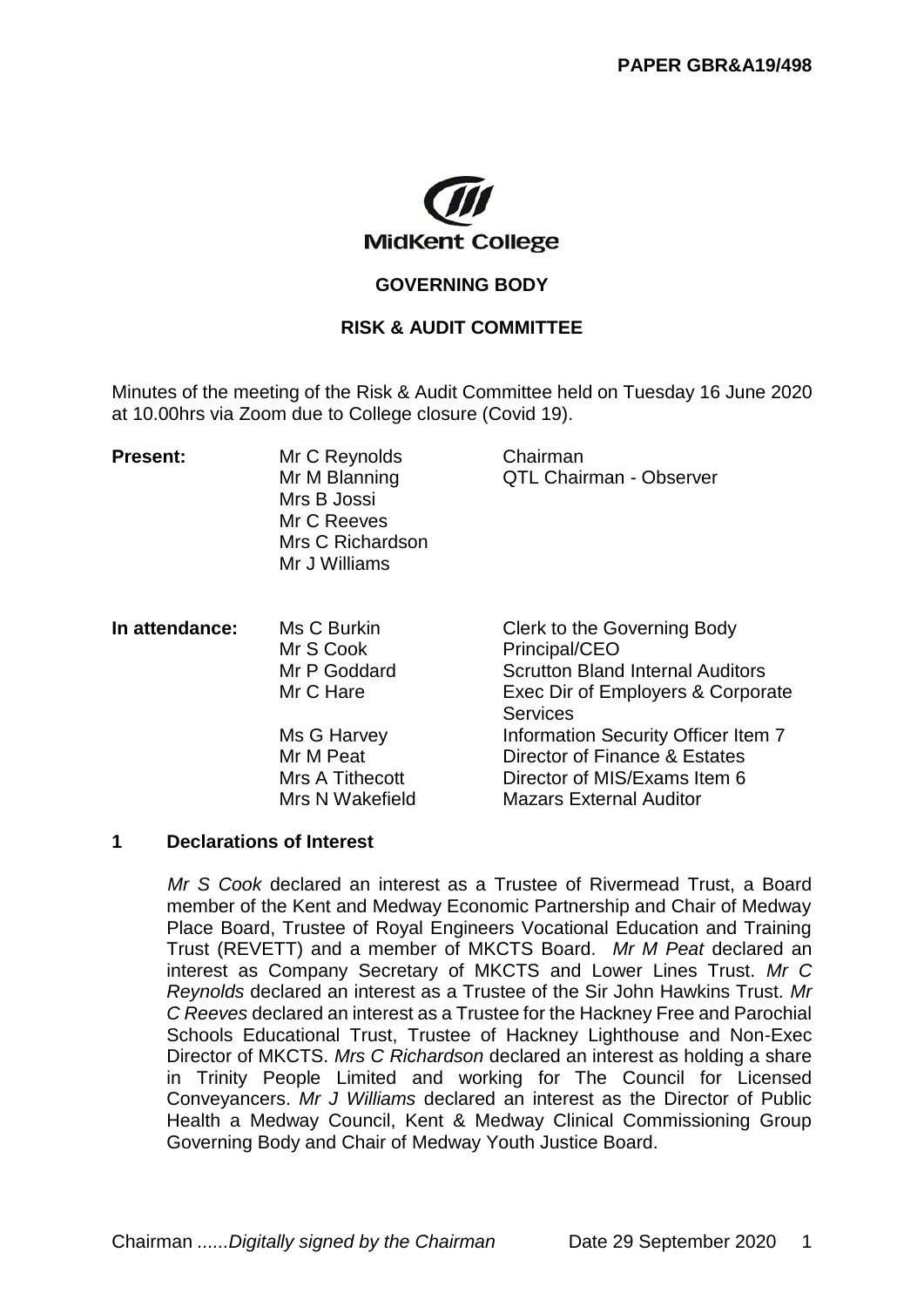## **2 Apologies for Absence**

No apologies were received.

The Chairman welcomed new members Babs Jossi and James Williams.

### **3 Minutes of the meeting held on 4 February 2020**

The minutes and confidential minutes of the meeting held on February 2020, Paper GBR&A19/484(a), were accepted as a true record and electronically signed by the Chairman.

Members noted they had held a zoom informal meeting on 11 June 2020 to discuss progress regarding Apprenticeships. The presentation used is noted as Appendix A.

### **4 Matters Arising and Outstanding Matters Report**

There were no matters arising.

Members discussed Paper GBR&A19/485, the Outstanding Matters Report.

- No 1. Deep Dive C Reeves to discuss with Chairs of Committees to ensure there is no overlap – **Complete**
- No 2. HE Risk Monitoring to be fed back once other Committees have discussed. **Complete.**
- No 3. Welfare Needs data permission to share data has not been given. AR to pursue – **Ongoing**.
- No 4. ESFA Learner Record Audit on agenda **Complete.**
- No 5. ICT Infrastructure Review two apprentices have been appointed and further CPD has been purchased for the ICT Team – **Complete.**
- No 6. Compliance an example of a register of compliance requests was sent for consideration. Chairman and Principal to discuss – **Ongoing.**
- No 7. Information Security Report Members requested data at the next meeting to gain assurance, regarding the shortfall including the overdue dates for the annual updates – included on agenda – **Complete**.
- No 8. Subsidiary company DPO noted **Complete.**
- No 9. Risk Management Report It was agreed that more context needs to be included in the register to evidence movement and impact**. Complete**.
- No 10.QTL Committee risk It was agreed that until mitigation has had an impact the score should not alter but noted the positive direction of travel. **Complete.**
- No 11.Review of RR dates and language **Complete.**
- No 12.RR It was agreed that all funding agencies should be included in the resister and the relevant risk be amended. **Complete**.
- No 13.Risk Appetite The Chairman agreed to discuss this with the other Committee Chairman and suggest amendments accordingly. In complete – members agreed a review was required and suggested a presentation by the Internal Auditors to the next meeting with recommendations to Governing Body in October 2020. **Ongoing**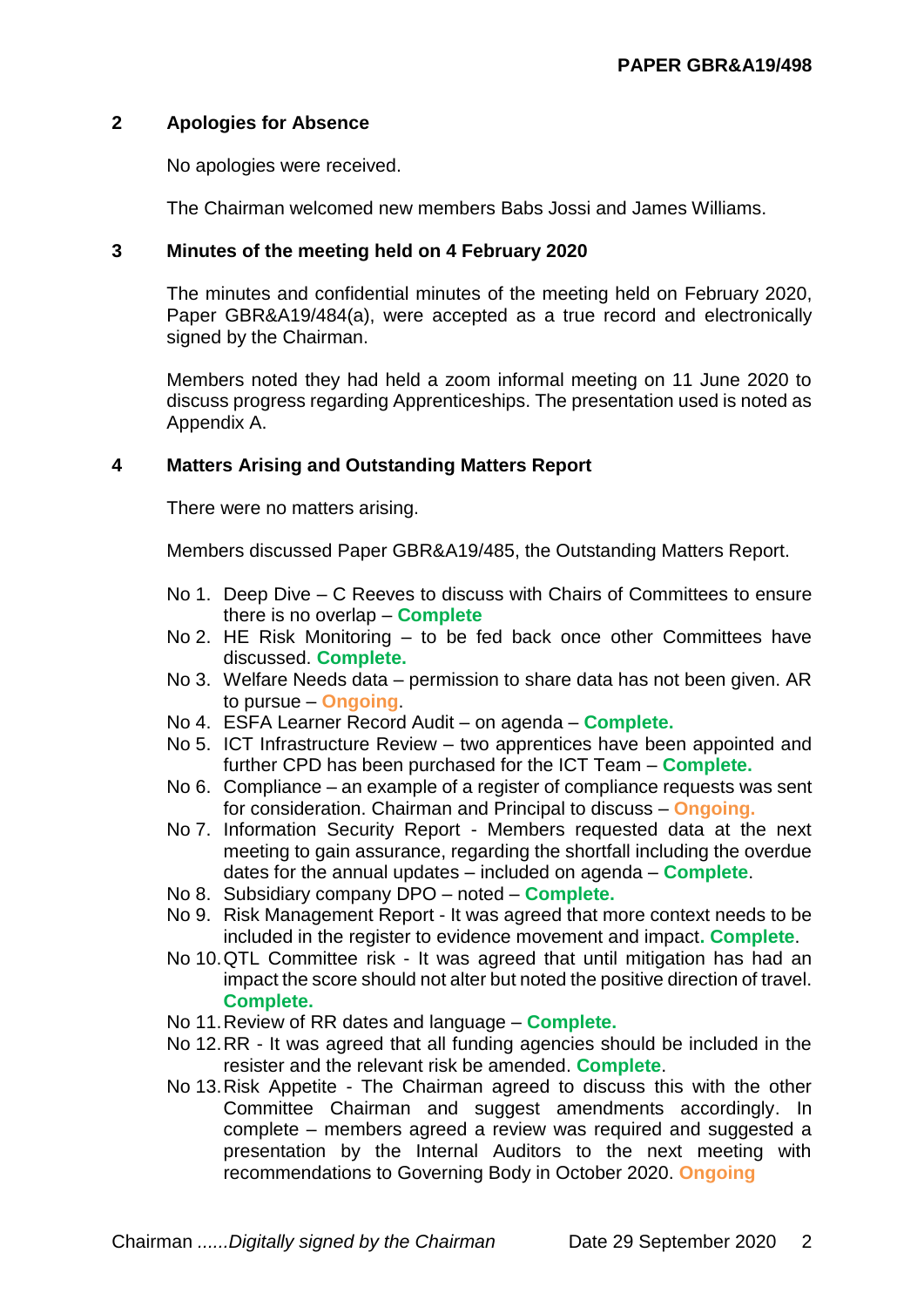- No14. Proposed amendments to Risk Register from QTL Committee. **Complete.**
- No 15.Internal Audit Reports Apprenticeships report published **Complete.**
- No 16.Consideration of Internal Audit Coverage for 2020/21 to be discussed outside the meeting. **Ongoing.**
- No 17.Deep Dive **Complete.**

Members accepted the report and the recommended actions arising from it.

### **5 Risk Management Report**

Martin Peat presented the risk management report paper GBR&A19/486 which included the Covid 19 Action Plan. He highlighted the following points which were discussed:

- Each Exec member, in conjunction with their managers is responsible for updating the risks under their management.
- Members noted that 24 risks were identified but none are currently critical or high.
- The risk register (RR) had been reviewed in full and changes have been made to actions, however, there had been no score changes since the last report, all changes are in shown in bold print on the individual risk. Members were concerned that the review of the risks had not resulted in any score changes and asked for assurance that the review was robust. They were concerned the impact of the risk was not reflected by the score and therefore may be appear inaccurate.
- Members were concerned that Covid 19 was not specified on the RR as it was included in the Business Continuity risk 19. It was agreed a reference would be added.

#### **Action: M Peat**

- The management of the risks related to the Covid outbreak are separately reviewed using an action plan, which was also included in the papers. This is controlled and monitored by a Business Continuity Group which currently meets three times per week. C Reynolds has joined the Group to represent the Governing Body and gain assurance for the Board. He reported he had attended two meetings and was very pleased with the robust processes and discussions being made and taken by the Group. He was also assured by the content of the action plan. Members discussed at length, the best way to present the Covid action plan within the RR and how to best capture the progress being made. They agreed that the Covid action plan held the operational information and progress and any subsequent strategic change should be included in the RR. They noted that actions have been captured in the Governing Body minutes and updated received from Exec.
- The summary report included the potential impacts and mitigations related to the current situation. Members were assured by the mitigations in place. For example the quick mitigation put in place for subcontractors.
- The current financial impact of Covid 19 has been minimal and offset by the preparation of the College to re-open and be Covid safe. Funding is secure for 2019/20 and 2020/21 but there is a potential negative impact in 2021/22.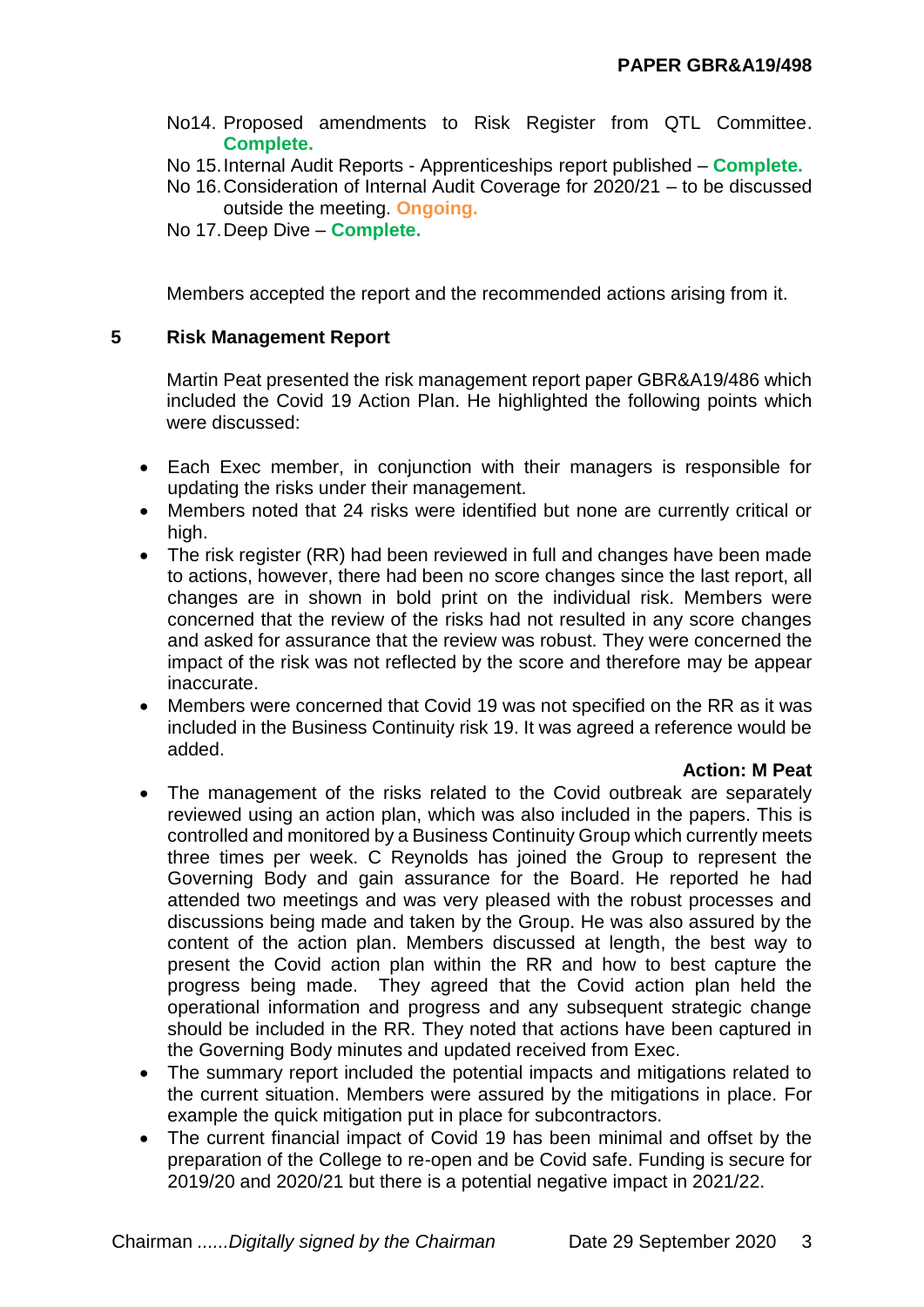- $\bullet$  HE there is a risk regarding refunds but also an opportunity for the increase in need for local HE provision in the future.
- Committees will continue to monitor the risks relevant to their remit for the main RR and the Covid related risks.
- Risk 17, 16-18 members discussed and agreed to remove this as it is a duplicate.

### **Action: M Peat**

 Members asked for the RR to be further reviewed in the next quarter and circulated to members outside the meeting schedule due to the timescale of meetings.

### **Action: M Peat**

 The Exec requested a clear steer from the Committee on what needs to be adjusted to the RR. It was agreed a discussion will take place outside the meeting.

# **Action: Clerk/Committee**

Members thanked M Peat for the report and **accepted** the Risk Register

# **6 Deep Dive: Learner Records & Funding Streams**

Angela Tithecott joined the meeting to present the deep dive and provide further information about Learner Records and Funding Streams. She took members through a presentation which highlighted the following points:

- 1. What is the ILR?
- 2. Who is included?
- 3. How is it created?
- 4. 16-19 Programmes
- 5. Apprenticeships
- 6. Adult Education Budget
- 7. Other funding streams
- 8. Recommendations

Members noted that the processes and controls are under continual review to ensure that they are fit for purpose and accurate. Data is regularly checked via various means. The actions taken since the last audit are being maintained.

Members discussed the requirements of different programmes and were assured that the ILR data is well managed.

Members thanked A Tithecott for the comprehensive update, which they felt had enhanced their knowledge of this complex area.

### *A Tithecott and J Williams left the meeting.*

# **7 Information Security Report (GDPR)**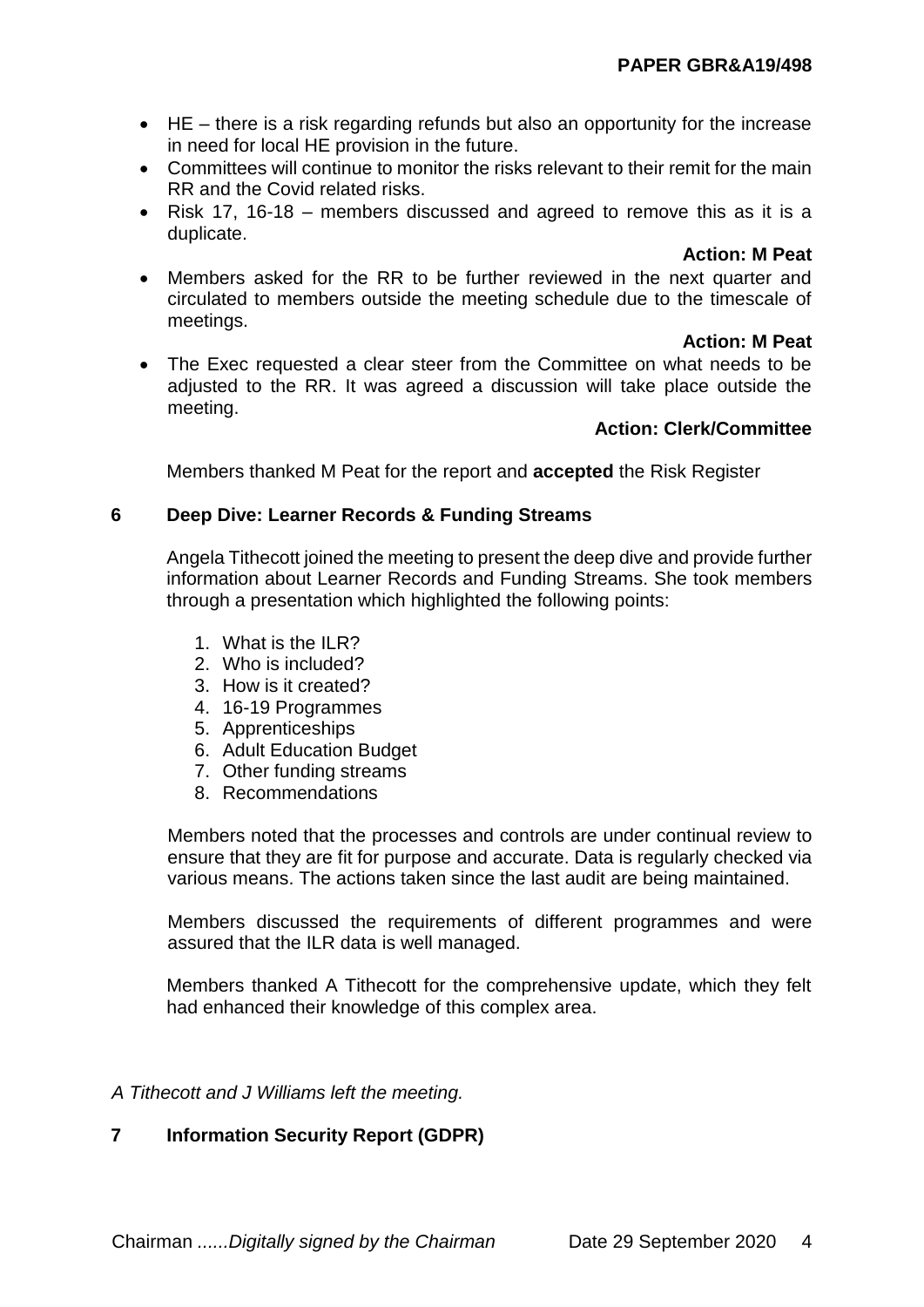Georgia Harvey joined the meeting to present the following papers (slides appendix B):

Freedom of Information Policy - Paper GBR&A19/494 – It was noted that this Policy was last approved by Governors in June 2019. The Policy had been amended from the previous version, although the underlying elements remain the same. Any new additions/changes that were more likely to have the greatest impact on the College, were highlighted in yellow for note. Members were assured that the Policy ensures the College demonstrates compliance with legislation and accepts its legal responsibilities under the Freedom of Information Act 2000. Members **approved** the policy for recommendation to the Governing Body.

### **Action: C Reynolds**

Data Protection Policy - Paper GBR&A19/488 – It was noted that this Policy was last approved by Governors in June 2019. Last year it was identified that this Policy required a more detailed review and this has now been completely re-written. The Policy is vastly different to the version previously presented, although the underlying elements remain the same. Any additions or changes that are more likely to have the greatest impact on the College, were highlighted in yellow. This Policy has removed references to subsidiary companies. This is because this Policy has been written with specific reference to the College and the legal obligations it has as a public authority and as an educational provider (in particular our safeguarding obligations). These obligations to do not extend to private limited companies and it would be unsuitable for this Policy to be mandated for use elsewhere. The Policy evidences that the College recognises its responsibilities under the General Data Protection Regulation (EU) 2016 and the Data Protection Act 2018 and complies with legislation. Members approved the policy for recommendation to the Governing Body.

### **Action: C Reynolds**

Information Charter - Paper GBR&A19/488a – this is a newly introduced document that is referenced in the updated versions of the College's Data Protection and Freedom of Information Policies. It is written as a clear summary for public use. The Information Charter evidences that the College recognises its responsibilities under:

- the General Data Protection Regulation (EU) 2016;
- the Data Protection Act 2018:
- the Freedom of Information Act 2000; and
- Environmental Information Regulations 2004

Responsibility for updating this document will sit with the same post holder who maintain the College's Data Protection and Freedom of Information Policies:

- Executive Director for Employers and Corporate Services
- Information Security Officer

Data Protection Annual Report - Paper GBR&A19/488b - is a newly introduced document and will be presented to the Committee annually in June. The report evidences that the College recognises its responsibilities under the General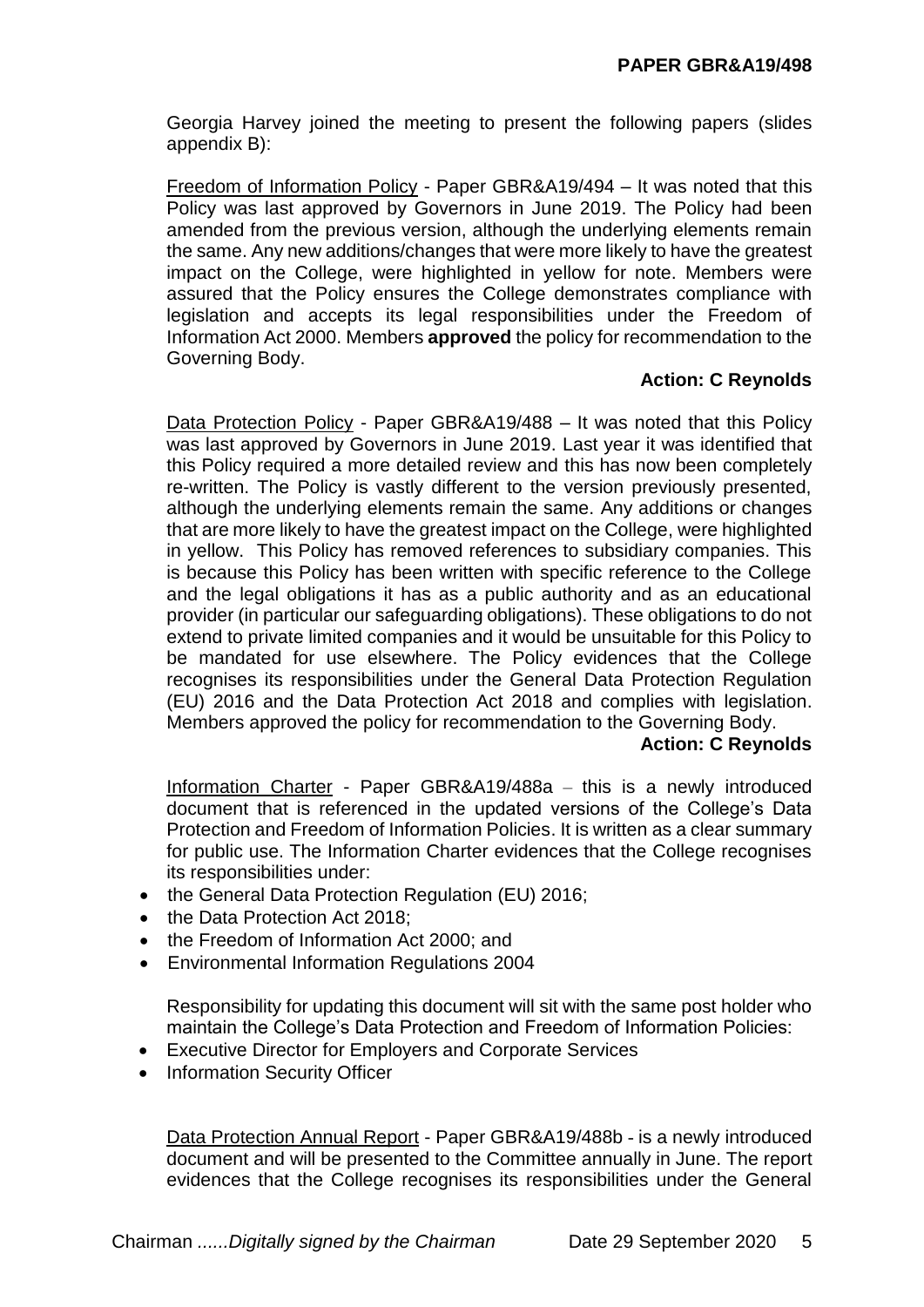Data Protection Regulation (EU) 2016 and the Data Protection Act 2018 and seeks to provide assurances about how the College is fulfilling its data protection obligations.

Members thanked G Harvey for the comprehensive presentation and asked how phishing emails are managed and were assured these are picked up by ICT processes and would be dealt with as a general breach. This is covered in risk 21. Members were further assured that the College is well protected as part of the JICS network. The College also has achieved Cyber essentials where high protection is key.

### **Recommendations to the Governing Body**:

- Freedom of Information Policy approved.
- Data Protection Policy approved.

Members thanks G Harvey for the detailed papers and **agreed** to recommend the policies for approval at Governing Body.

## **Action: C Reynolds**

### **8 Internal Audit Reports – Papers GBR&A19/489 – 491a**

Paul Goddard introduce the following reports for discussion:

Staff Recruitment & Pay Costs - GBR&A19/489. This report received a 'Significant' assurance opinion and had one low risk recommendation. It reported good practice for support and challenge with a weekly Establishment meeting to review posts. Members note a clean report and confirmed that Equal Pay was not part of the Audit.

Complaints Handling FE & HE - GBR&A19/490. This report received a 'Strong' assurance opinion with no recommendations required. The revised and complex complaints process was tested and found to be robust. No concerns were raised. Members congratulated the team involved.

Follow up on previous recommendations - GBR&A19/491- this reported good progress with 14/22 implemented, 3/22 partly tested and 5 unable to test due to College closure. No concerns had been flagged by the Auditors.

Progress Report - GBR&A19/491a – one Audit remains incomplete due to the College closure. Curriculum Planning & Business Development.

Internal Audits for 2020/21 – Members agreed to discuss this proposal during the summer period and bring forward a plan for agreement in September 2020. M Peat agreed to circulate a draft plan for discussion via a Zoom call.

### **Action: M Peat/Clerk**

Members thanked Scrutton Bland for the reports.

### **9 External Audit Planning Strategy**

Nicola Wakefield from Mazars, introduced the strategy for discussion.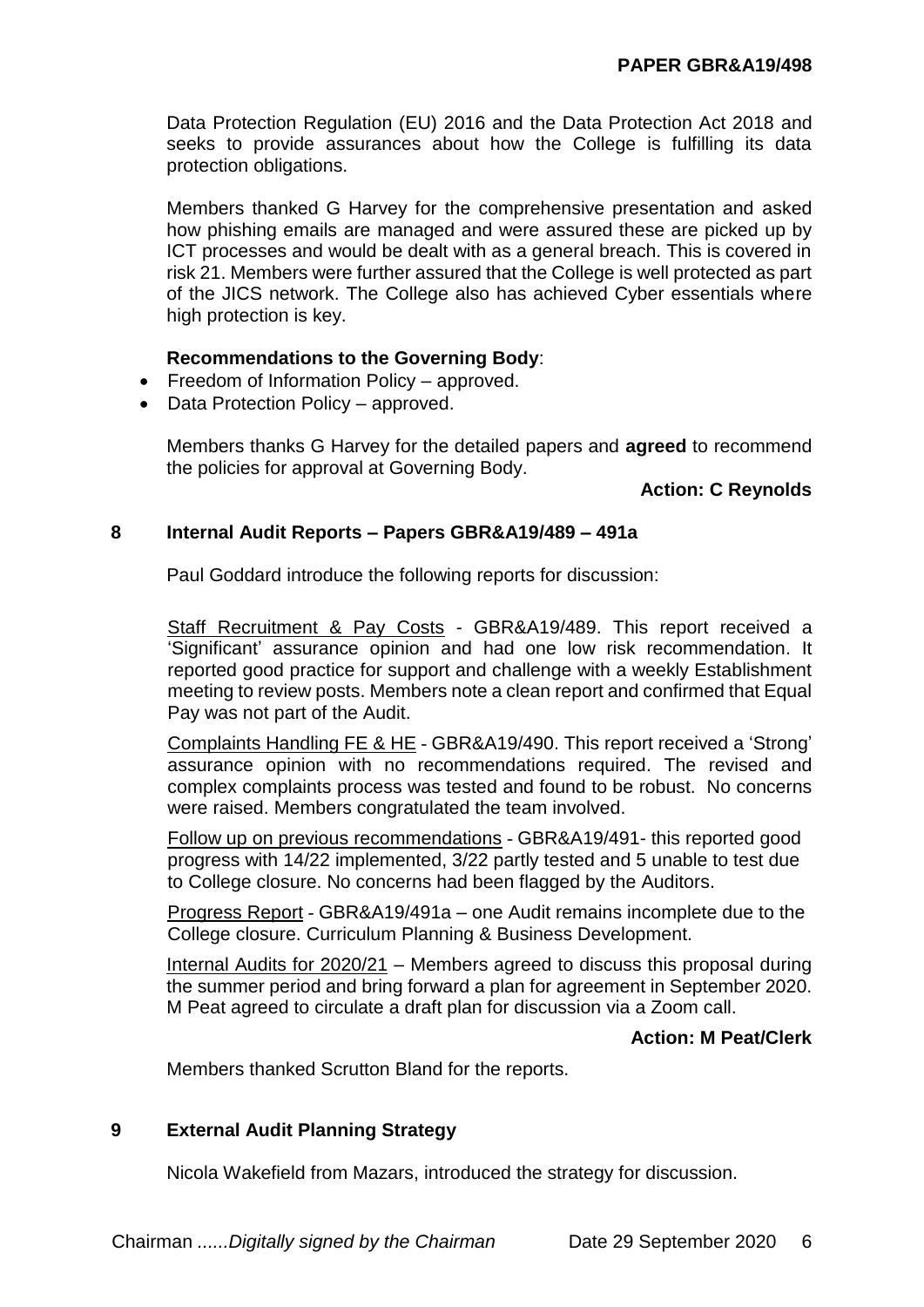Members noted the early draft report regarding the current position. The Strategy will be reviewed in October 2020.

### **Action: Mazars/M Peat**

It is envisaged that the Audit will take place via a mixture of remote and on site meetings, as the College re-opens. Due to the Covid pandemic and its impact on the College, going concern will be a particular area of focus. OfS regularity also requires additional focus and extra work. The increase in demands and regularity across the sector is reflected in the fees.

Members thanks N Wakefield for the update.

### **10 Policies for Approval:**

Martin Peat introduced the Risk Policy 2020/21 paper GBR&A19/493, for approval. It has been noted previously in the meeting that the Governing Body had not reviewed the Risk Appetite for some time. It was agreed that the Internal Auditors would be invited to present a session to Governors to review the current risk appetite at the next Committee meeting and/or at subsequent Board.

### **Action: Clerk BF Sept 2020**

Members **agreed** to recommend the Policy for approval at Governing Body in July 2020 with the current risk appetite and further review in September.

#### **Action: C Reynolds**

Freedom of Information Policy paper GBR&A19/494 had been **approved** for recommendation to the Governing Body, within the discussion under item 7. **Action: C Reynolds**

# **11 R&A Committee Self-Assessment 2019/20 – summary of results.**

Members noted the results of the SAR which inform the Improvement plan.

Five responses were received with all respondents scoring 1 (Strongly agree) more frequently than the other scores. There were only 4 scores of 3 (disagree) and no scores of 4 (strongly disagree).The summary highlighted the comments of any scores of 3 (disagree).

### **R&A Committee Draft Improvement Plan 2020/21**

Members noted that the strengths and improvements in the 2019/20 plan have been broadly met. They agreed the draft plan with the following additions:

Strength - good communication with other Committees to avoid overlap.